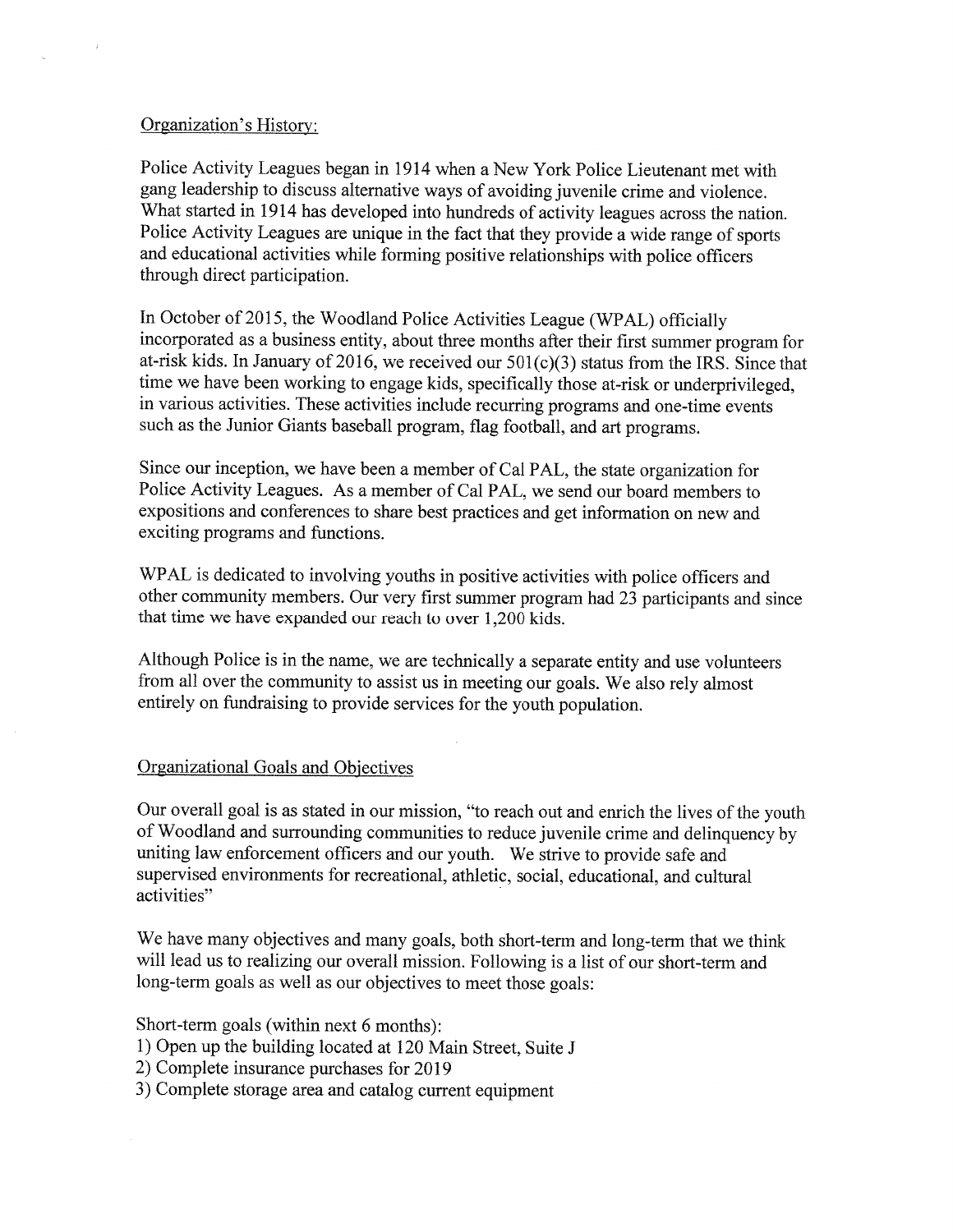4) Increase volunteers and membership

5) Enhance website

 $\bar{z}$ 

6) Start three new regular programs by summer of 2019

7) Secure funds for the first quarter of 2019

Long-term goals (within next 1-2 years):

1) Initiate counseling services in partnership with Sacramento State University 2) Establish tutoring services in partnership with UC Davis and WJUSD

3) Establish flag football program similar to Junior Giants baseball program

4) Expand the Junior Giants program to include softball divisions

5) Establish six more regular programs that will likely include soccer, boxing, martial arts, art, dance, and music

6) Establish three annual trips to include camping, fishing, and educational conferences

7) Establish annual fundraising events

8) Establish a regional league for at least one PAL program

9) Expand into other Yolo County unincorporated areas

### Objectives:

1) Complete inspections of the facility and get occupancy certificate

2) Get bids for storage construction

3) Send out volunteer and membership applications to community

4) Complete grant applications

5) Hold a fundraising dinner

6) Hold a secondary fundraising event

7) Find volunteer instructors for art, dance, and basketball

8) Get details about flag football from San Francisco 49ers

9) Attend annual Junior Giants Commissioner Camp

10) Attend next regional Cal Pal conference

11) Confirm relationship with Sacramento State University for counseling services

12) Evaluate and select locations for camping and fishing

### Programs and Services

1) Summer Program where we work with Woodland Joint Unified to select at-risk or underprivileged children to attend the program. At the program, kids are exposed to various sports and art activities in an effort to engage them in future activities that might soccer, swimming, bowling, boxing, tennis, and art. Typically, the children participate in a confidence course and hear from various motivational speakers.

2) Junior Giants Baseball Program which is a free 8-week program mostly funded by the San Francisco Giants Community Fund. We usually get anywhere from 250-350 kids involved each year. This program is a non-competitive bas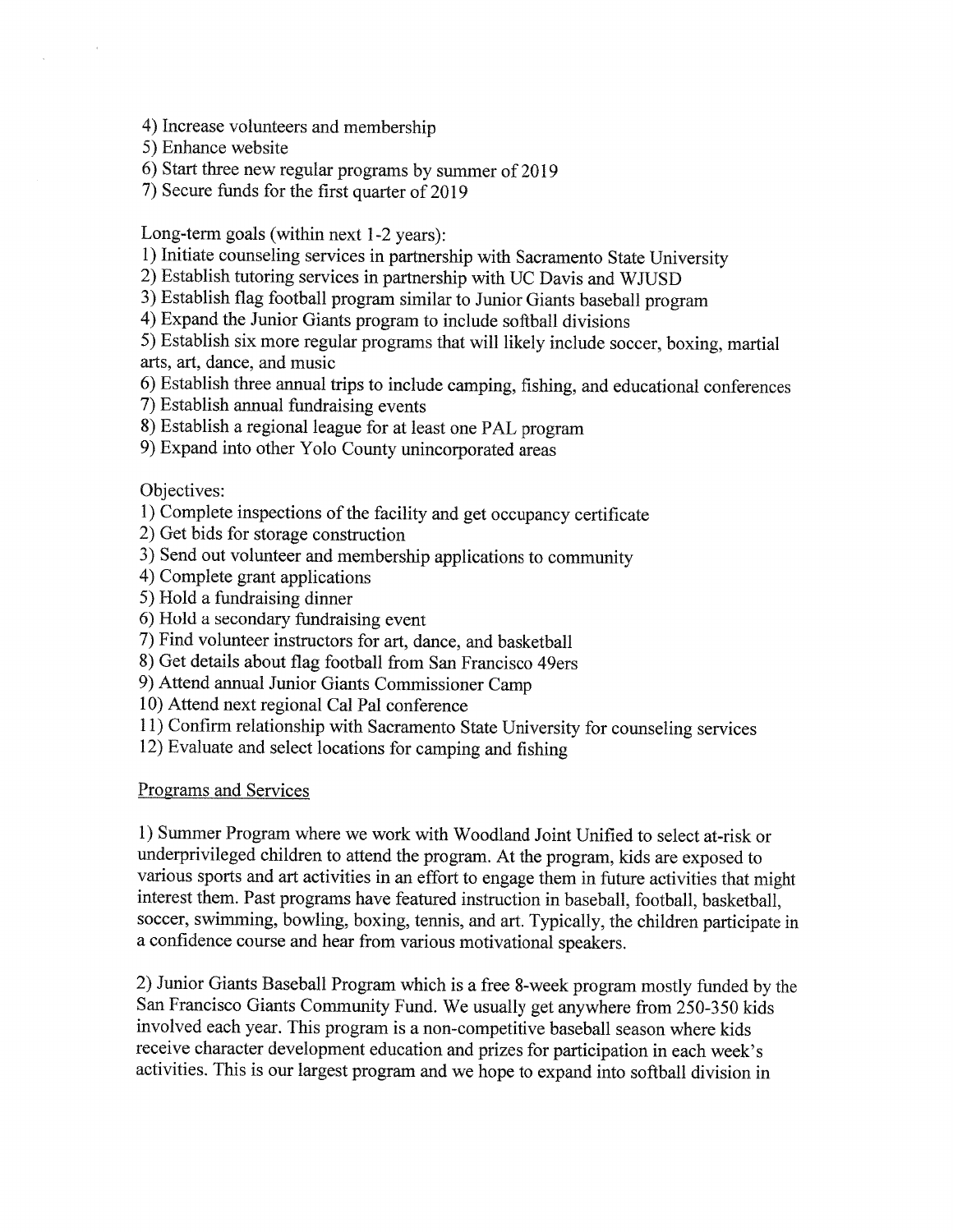2019 or 2020 to increase female participation. This program is especially important to Woodland as it specifically benefits our underprivileged, minority population.

3) Flag Football- we have run our own during the Summer Program as well as an NFL Play60 shortened version at Douglas Middle School. This will be one of our recurring events once our building opens up. The last program was able to have about 60 participants during their P.E period.

4) The 3-on-3 Basketball Tournament is a semi-annual event that started at the Community Center but later moved to the Middle Schools during limch period. This change allowed for more kids to participate and for more kids to watch the fun! The entire school at Douglas Middle School turned out for our first event there. In this event, four kids team up with one public safety representative and play a single elimination tournament during the lunch period.

5) Transitional Program - we participated in an innovative program with Woodland Joint Unified School District where they identified students who may struggle with the transition and adjustment from elementary school to middle school or middle school to high school. Officers with WPAL joined to talk about the upcoming changes and introduce themselves as a resource for kids who stmggle with the transition.

6) WPAL members participate in a variety of other events to include arts, lunches, holiday activities, and other outreach opportunities. This last year, WPAL sponsored the Fill-the-Tnmk event during the Christmas holiday. We were able to get enough toys to fulfill the wishes of nearly 500 needy families within Woodland.

As mentioned above, we would like to expand our programs to provide more activities and events for the population of children defined as at-risk or under-privileged. These programs have made a positive impact on the lives of children as evidenced by these two examples:

During the 2018 Junior Giants season, a young girl in the 10-13 old division was being encouraged by the head coach, Francisco DeLeon, when she turned and said, "Don't worry, I believe in myself because Coach Riley believes in me".

We received positive feedback from several parents who had children attend the 2018 Summer Program:

# Hello Rosie,

I wanted to say thank you again for inviting my Yabes kids to participate in the PAL program. Lorenzo said " mom the officers played with us more than my dad ever has" They go with their dad every other weekend. Its sad but from the bottom of my heart thank you. I know the quality time they spent with the officers will always be remember. Hope they can be a part next summer. God bless.